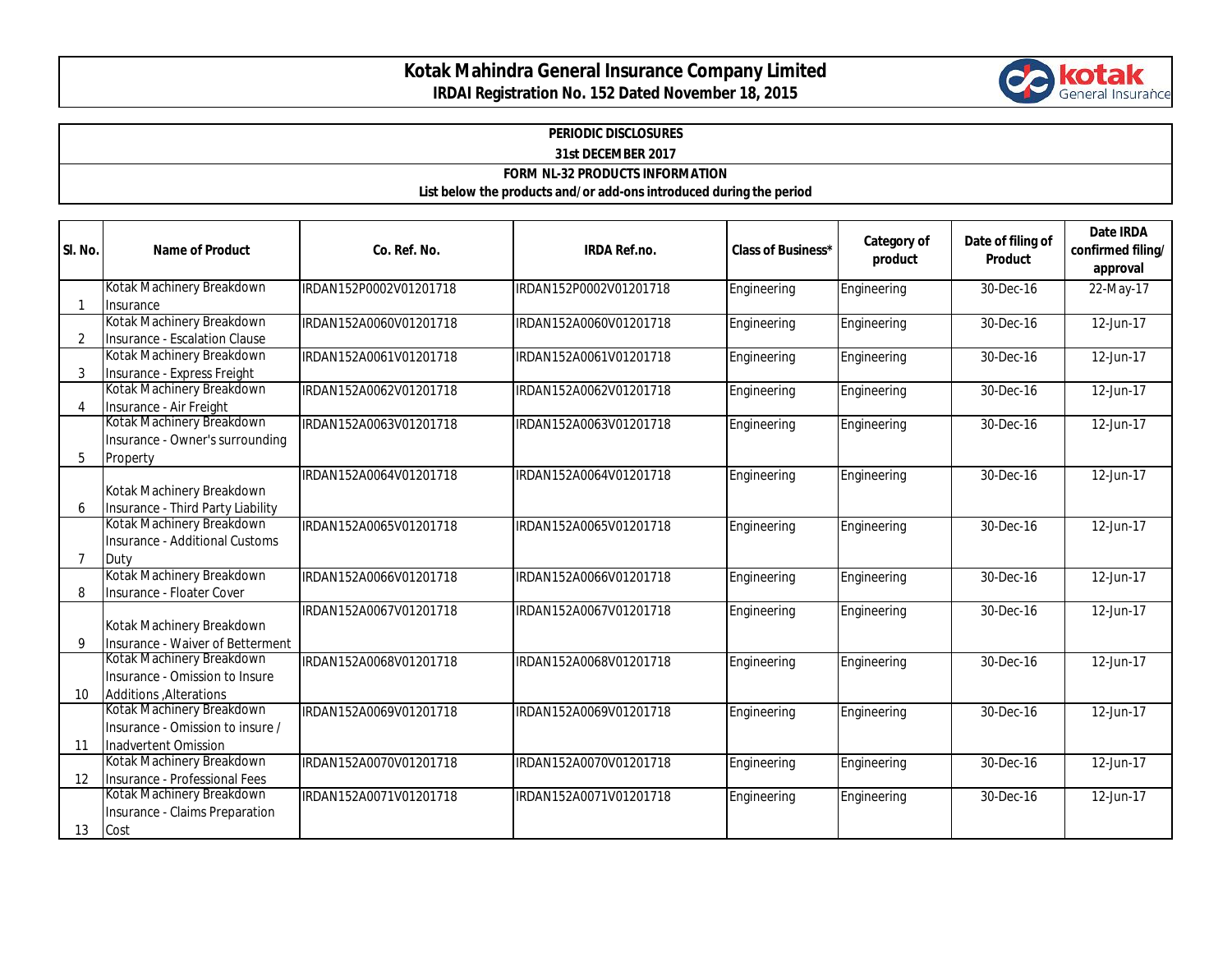|    | Kotak Machinery Breakdown                                       | IRDAN152A0072V01201718 | IRDAN152A0072V01201718 | Engineering | Engineering | 30-Dec-16 | 12-Jun-17 |
|----|-----------------------------------------------------------------|------------------------|------------------------|-------------|-------------|-----------|-----------|
|    | Insurance - Cover for Mobile and                                |                        |                        |             |             |           |           |
|    | Portable Equipment Outside the                                  |                        |                        |             |             |           |           |
| 14 | premises                                                        |                        |                        |             |             |           |           |
|    | Kotak Machinery Breakdown                                       | IRDAN152A0073V01201718 | IRDAN152A0073V01201718 | Engineering | Engineering | 30-Dec-16 | 12-Jun-17 |
|    | Insurance - Parts Undamaged                                     |                        |                        |             |             |           |           |
| 15 | Clause                                                          |                        |                        |             |             |           |           |
|    | Kotak Machinery Breakdown                                       | IRDAN152A0074V01201718 | IRDAN152A0074V01201718 | Engineering | Engineering | 30-Dec-16 | 12-Jun-17 |
|    | Insurance - Claim Investigation                                 |                        |                        |             |             |           |           |
| 16 | cost                                                            |                        |                        |             |             |           |           |
|    | Kotak Electronic Equipment                                      | IRDAN152P0001V01201718 | IRDAN152P0001V01201718 | Engineering | Engineering | 30-Dec-16 | 22-May-17 |
| 17 | Insurance                                                       |                        |                        |             |             |           |           |
|    | Kotak Electronic Equipment                                      | IRDAN152A0044V01201718 | IRDAN152A0044V01201718 | Engineering | Engineering | 30-Dec-16 | 12-Jun-17 |
| 18 | Insurance - Escalation Clause                                   |                        |                        |             |             |           |           |
|    | Kotak Electronic Equipment                                      | IRDAN152A0045V01201718 | IRDAN152A0045V01201718 | Engineering | Engineering | 30-Dec-16 | 12-Jun-17 |
| 19 | Insurance - Express Freight                                     |                        |                        |             |             |           |           |
|    | Kotak Electronic Equipment                                      | IRDAN152A0046V01201718 | IRDAN152A0046V01201718 |             | Engineering | 30-Dec-16 | 12-Jun-17 |
| 20 | Insurance - Air Freight                                         |                        |                        | Engineering |             |           |           |
|    | Kotak Electronic Equipment                                      | IRDAN152A0047V01201718 | IRDAN152A0047V01201718 |             |             | 30-Dec-16 | 12-Jun-17 |
|    | Insurance - Owner's surrounding                                 |                        |                        | Engineering | Engineering |           |           |
|    |                                                                 |                        |                        |             |             |           |           |
| 21 | Property                                                        | IRDAN152A0048V01201718 |                        |             |             |           |           |
|    | Kotak Electronic Equipment                                      |                        | IRDAN152A0048V01201718 | Engineering | Engineering | 30-Dec-16 | 12-Jun-17 |
|    |                                                                 |                        |                        |             |             |           |           |
| 22 | Insurance - Third Party Liability<br>Kotak Electronic Equipment |                        |                        |             |             |           |           |
|    | Insurance - Additional Customs                                  | IRDAN152A0049V01201718 | IRDAN152A0049V01201718 | Engineering | Engineering | 30-Dec-16 | 12-Jun-17 |
|    |                                                                 |                        |                        |             |             |           |           |
| 23 | Duty<br>Kotak Electronic Equipment                              |                        |                        |             |             |           |           |
|    |                                                                 | IRDAN152A0050V01201718 | IRDAN152A0050V01201718 | Engineering | Engineering | 30-Dec-16 | 12-Jun-17 |
| 24 | Insurance - Floater Cover                                       |                        |                        |             |             |           |           |
|    |                                                                 | IRDAN152A0051V01201718 | IRDAN152A0051V01201718 | Engineering | Engineering | 30-Dec-16 | 12-Jun-17 |
|    | Kotak Electronic Equipment                                      |                        |                        |             |             |           |           |
| 25 | Insurance - Waiver of Betterment<br>Kotak Electronic Equipment  |                        |                        |             |             |           |           |
|    |                                                                 | IRDAN152A0052V01201718 | IRDAN152A0052V01201718 | Engineering | Engineering | 30-Dec-16 | 12-Jun-17 |
|    | Insurance - Omission to Insure                                  |                        |                        |             |             |           |           |
| 26 | Additions , Alterations                                         |                        |                        |             |             |           |           |
|    | Kotak Electronic Equipment                                      | IRDAN152A0053V01201718 | IRDAN152A0053V01201718 | Engineering | Engineering | 30-Dec-16 | 12-Jun-17 |
|    | Insurance - Omission to insure /                                |                        |                        |             |             |           |           |
| 27 | Inadvertent Omission                                            |                        |                        |             |             |           |           |
|    | Kotak Electronic Equipment                                      | IRDAN152A0054V01201718 | IRDAN152A0054V01201718 | Engineering | Engineering | 30-Dec-16 | 12-Jun-17 |
| 28 | Insurance - Professional Fees                                   |                        |                        |             |             |           |           |
|    | Kotak Electronic Equipment                                      | IRDAN152A0055V01201718 | IRDAN152A0055V01201718 | Engineering | Engineering | 30-Dec-16 | 12-Jun-17 |
|    | Insurance - Claims Preparation                                  |                        |                        |             |             |           |           |
| 29 | Cost                                                            |                        |                        |             |             |           |           |
|    | Kotak Electronic Equipment                                      | IRDAN152A0056V01201718 | IRDAN152A0056V01201718 | Engineering | Engineering | 30-Dec-16 | 12-Jun-17 |
|    | Insurance - Cover for Mobile and                                |                        |                        |             |             |           |           |
|    | Portable Equipment Outside the                                  |                        |                        |             |             |           |           |
| 30 | premises                                                        |                        |                        |             |             |           |           |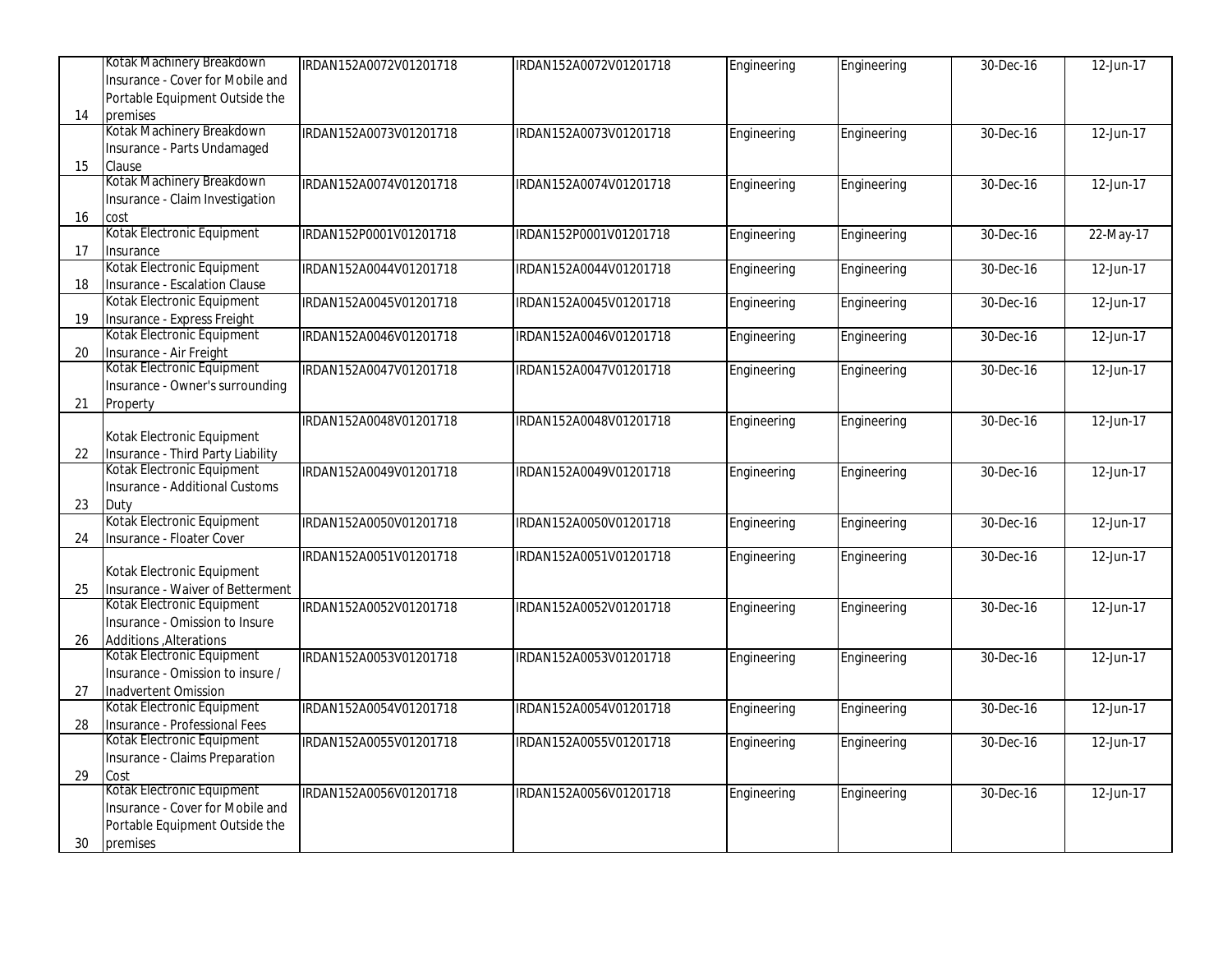|    | Kotak Electronic Equipment        | IRDAN152A0057V01201718 | IRDAN152A0057V01201718 | Engineering | Engineering | 30-Dec-16 | 12-Jun-17                  |
|----|-----------------------------------|------------------------|------------------------|-------------|-------------|-----------|----------------------------|
|    | Insurance - Parts Undamaged       |                        |                        |             |             |           |                            |
| 31 | Clause                            |                        |                        |             |             |           |                            |
|    | Kotak Electronic Equipment        | IRDAN152A0058V01201718 | IRDAN152A0058V01201718 | Engineering | Engineering | 30-Dec-16 | 12-Jun-17                  |
|    | Insurance - Claim Investigation   |                        |                        |             |             |           |                            |
| 32 | cost                              |                        |                        |             |             |           |                            |
|    | Kotak Electronic Equipment        | IRDAN152A0059V01201718 | IRDAN152A0059V01201718 | Engineering | Engineering | 30-Dec-16 | 12-Jun-17                  |
|    | Insurance - Terrorism Damage      |                        |                        |             |             |           |                            |
| 33 | <b>Inclusion Endorsement</b>      |                        |                        |             |             |           |                            |
|    | Kotak Boiler and Pressure Plant   | IRDAN152P0004V01201718 | IRDAN152P0004V01201718 | Engineering | Engineering | 30-Dec-16 | 22-May-17                  |
| 34 | Insurance                         |                        |                        |             |             |           |                            |
|    |                                   | IRDAN152A0005V01201718 | IRDAN152A0005V01201718 | Engineering | Engineering | 30-Dec-16 | 12-Jun-17                  |
|    | Kotak Boiler and Pressure Plant   |                        |                        |             |             |           |                            |
| 35 | Insurance - Escalation Clause     |                        |                        |             |             |           |                            |
|    |                                   | IRDAN152A0006V01201718 | IRDAN152A0006V01201718 | Engineering | Engineering | 30-Dec-16 | 12-Jun-17                  |
|    | Kotak Boiler and Pressure Plant   |                        |                        |             |             |           |                            |
| 36 | Insurance - Express Freight       |                        |                        |             |             |           |                            |
|    | Kotak Boiler and Pressure Plant   | IRDAN152A0007V01201718 | IRDAN152A0007V01201718 | Engineering | Engineering | 30-Dec-16 | $12$ -Jun- $\overline{17}$ |
| 37 | Insurance - Air Freight           |                        |                        |             |             |           |                            |
|    | Kotak Boiler and Pressure Plant   | IRDAN152A0008V01201718 | IRDAN152A0008V01201718 | Engineering | Engineering | 30-Dec-16 | 12-Jun-17                  |
|    | Insurance - Owner's surrounding   |                        |                        |             |             |           |                            |
| 38 | Property                          |                        |                        |             |             |           |                            |
|    |                                   | IRDAN152A0009V01201718 | IRDAN152A0009V01201718 | Engineering | Engineering | 30-Dec-16 | 12-Jun-17                  |
|    | Kotak Boiler and Pressure Plant   |                        |                        |             |             |           |                            |
| 39 | Insurance - Third Party Liability |                        |                        |             |             |           |                            |
|    | Kotak Boiler and Pressure Plant   | IRDAN152A0010V01201718 | IRDAN152A0010V01201718 | Engineering | Engineering | 30-Dec-16 | 12-Jun-17                  |
|    | Insurance - Additional Customs    |                        |                        |             |             |           |                            |
| 40 | Duty                              |                        |                        |             |             |           |                            |
|    | Kotak Boiler and Pressure Plant   | IRDAN152A0011V01201718 | IRDAN152A0011V01201718 | Engineering | Engineering | 30-Dec-16 | 12-Jun-17                  |
| 41 | Insurance - Floater Cover         |                        |                        |             |             |           |                            |
|    |                                   | IRDAN152A0012V01201718 | IRDAN152A0012V01201718 | Engineering | Engineering | 30-Dec-16 | 12-Jun-17                  |
|    | Kotak Boiler and Pressure Plant   |                        |                        |             |             |           |                            |
| 42 | Insurance - Waiver of Betterment  |                        |                        |             |             |           |                            |
|    | Kotak Boiler and Pressure Plant   | IRDAN152A0013V01201718 | IRDAN152A0013V01201718 | Engineering | Engineering | 30-Dec-16 | 12-Jun-17                  |
|    | Insurance - Omission to Insure    |                        |                        |             |             |           |                            |
| 43 | Additions, Alterations            |                        |                        |             |             |           |                            |
|    | Kotak Boiler and Pressure Plant   | IRDAN152A0014V01201718 | IRDAN152A0014V01201718 | Engineering | Engineering | 30-Dec-16 | 12-Jun-17                  |
|    | Insurance - Omission to insure /  |                        |                        |             |             |           |                            |
| 44 | Inadvertent Omission              |                        |                        |             |             |           |                            |
|    |                                   | IRDAN152A0015V01201718 | IRDAN152A0015V01201718 | Engineering | Engineering | 30-Dec-16 | 12-Jun-17                  |
|    | Kotak Boiler and Pressure Plant   |                        |                        |             |             |           |                            |
| 45 | Insurance - Professional Fees     |                        |                        |             |             |           |                            |
|    | Kotak Boiler and Pressure Plant   | IRDAN152A0016V01201718 | IRDAN152A0016V01201718 | Engineering | Engineering | 30-Dec-16 | 12-Jun-17                  |
|    | Insurance - Claims Preparation    |                        |                        |             |             |           |                            |
| 46 | Cost                              |                        |                        |             |             |           |                            |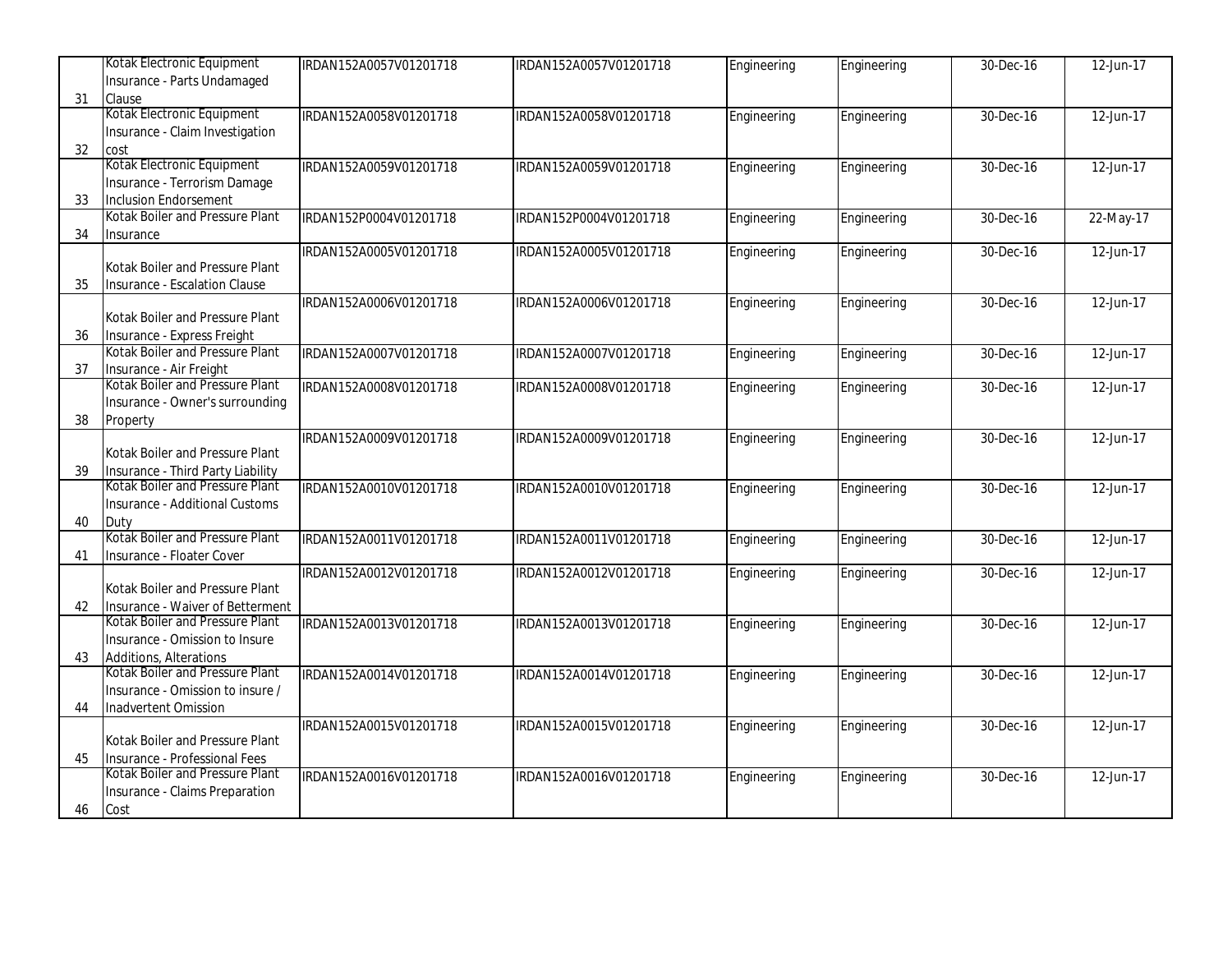|    |                                                      | IRDAN152A0017V01201718 | IRDAN152A0017V01201718 | Engineering | Engineering | 30-Dec-16 | 12-Jun-17 |
|----|------------------------------------------------------|------------------------|------------------------|-------------|-------------|-----------|-----------|
|    | Kotak Boiler and Pressure Plant                      |                        |                        |             |             |           |           |
|    | Insurance - Cover for Mobile and                     |                        |                        |             |             |           |           |
|    | Portable Equipments Outside the                      |                        |                        |             |             |           |           |
| 47 | premises                                             |                        |                        |             |             |           |           |
|    | Kotak Boiler and Pressure Plant                      | IRDAN152A0018V01201718 | IRDAN152A0018V01201718 | Engineering | Engineering | 30-Dec-16 | 12-Jun-17 |
|    | Insurance - Parts Undamaged                          |                        |                        |             |             |           |           |
| 48 | Clause<br>Kotak Boiler and Pressure Plant            |                        |                        |             |             |           |           |
|    |                                                      | IRDAN152A0019V01201718 | IRDAN152A0019V01201718 | Engineering | Engineering | 30-Dec-16 | 12-Jun-17 |
|    | Insurance - Claim Investigation                      |                        |                        |             |             |           |           |
| 49 | cost<br>Kotak Contractor's Plant and                 | IRDAN152P0003V01201718 | IRDAN152P0003V01201718 |             |             | 30-Dec-16 | 23-May-17 |
| 50 | Machinery Insurance                                  |                        |                        | Engineering | Engineering |           |           |
|    | Kotak Contractor's Plant and                         | IRDAN152A0020V01201718 | IRDAN152A0020V01201718 | Engineering | Engineering | 30-Dec-16 | 12-Jun-17 |
|    | Machinery Insurance - Escalation                     |                        |                        |             |             |           |           |
| 51 | Clause                                               |                        |                        |             |             |           |           |
|    | Kotak Contractor's Plant and                         | IRDAN152A0021V01201718 | IRDAN152A0021V01201718 | Engineering | Engineering | 30-Dec-16 | 12-Jun-17 |
|    | Machinery Insurance - Express                        |                        |                        |             |             |           |           |
| 52 | Freight                                              |                        |                        |             |             |           |           |
|    |                                                      | IRDAN152A0022V01201718 | IRDAN152A0022V01201718 | Engineering | Engineering | 30-Dec-16 | 12-Jun-17 |
|    | Kotak Contractor's Plant and                         |                        |                        |             |             |           |           |
| 53 | Machinery Insurance - Air Freight                    |                        |                        |             |             |           |           |
|    | Kotak Contractor's Plant and                         | IRDAN152A0023V01201718 | IRDAN152A0023V01201718 | Engineering | Engineering | 30-Dec-16 | 12-Jun-17 |
|    | Machinery Insurance - Owner's                        |                        |                        |             |             |           |           |
| 54 | surrounding Property<br>Kotak Contractor's Plant and |                        |                        |             |             |           |           |
|    |                                                      | IRDAN152A0024V01201718 | IRDAN152A0024V01201718 | Engineering | Engineering | 30-Dec-16 | 12-Jun-17 |
|    | Machinery Insurance - Third Party                    |                        |                        |             |             |           |           |
| 55 | Liability                                            |                        |                        |             |             |           |           |
|    | Kotak Contractor's Plant and                         | IRDAN152A0025V01201718 | IRDAN152A0025V01201718 | Engineering | Engineering | 30-Dec-16 | 12-Jun-17 |
|    | Machinery Insurance - Additional                     |                        |                        |             |             |           |           |
| 56 | <b>Customs Duty</b>                                  |                        |                        |             |             |           |           |
|    | Kotak Contractor's Plant and                         | IRDAN152A0026V01201718 | IRDAN152A0026V01201718 | Engineering | Engineering | 30-Dec-16 | 12-Jun-17 |
|    | Machinery Insurance - Clearance                      |                        |                        |             |             |           |           |
| 57 | and Removal of Debris                                |                        |                        |             |             |           |           |
|    | Kotak Contractor's Plant and                         | IRDAN152A0027V01201718 | IRDAN152A0027V01201718 | Engineering | Engineering | 30-Dec-16 | 12-Jun-17 |
|    | Machinery Insurance - Floater                        |                        |                        |             |             |           |           |
| 58 | Cover                                                |                        |                        |             |             |           |           |
|    | Kotak Contractor's Plant and                         | IRDAN152A0028V01201718 | IRDAN152A0028V01201718 | Engineering | Engineering | 30-Dec-16 | 12-Jun-17 |
|    | Machinery Insurance - Waiver of                      |                        |                        |             |             |           |           |
| 59 | Betterment                                           |                        |                        |             |             |           |           |
|    |                                                      | IRDAN152A0029V01201718 | IRDAN152A0029V01201718 | Engineering | Engineering | 30-Dec-16 | 12-Jun-17 |
|    | Kotak Contractor's Plant and                         |                        |                        |             |             |           |           |
|    | Machinery Insurance - Omission                       |                        |                        |             |             |           |           |
| 60 | to Insure Additions , Alterations                    |                        |                        |             |             |           |           |
|    |                                                      | IRDAN152A0030V01201718 | IRDAN152A0030V01201718 | Engineering | Engineering | 30-Dec-16 | 12-Jun-17 |
|    | Kotak Contractor's Plant and                         |                        |                        |             |             |           |           |
|    | Machinery Insurance - Omission                       |                        |                        |             |             |           |           |
| 61 | to insure / Inadvertent Omission                     |                        |                        |             |             |           |           |